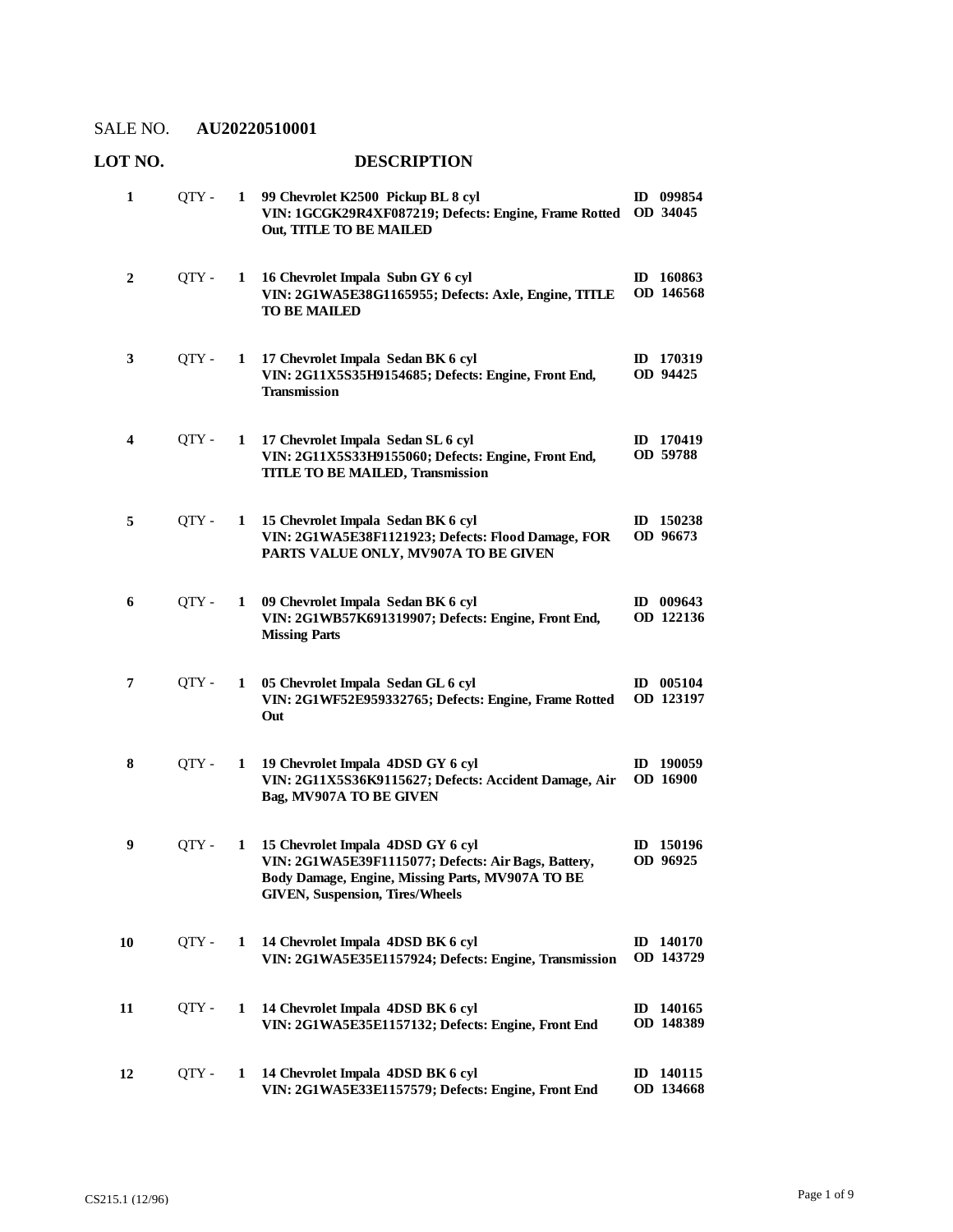**LOT NO. DESCRIPTION**

#### **14 Chevrolet Caprice 4DSD BK 8 cyl (Flex Fuel)**  QTY - **1 ID 140079 VIN: 6G3NS5R25EL968640; Defects: Engine OD 154618 13 07 Chevrolet Impala 4DSD BK 6 cyl**  QTY - **1 ID 007745 VIN: 2G1WB58K079391814; Defects: Starter, Transmission OD 179721 14 16 Chrysler 200 Sedan GY 6 cyl**  QTY - **1 ID 160675 VIN: 1C3CCCAG4GN190503; Defects: Engine, Front End OD 161067 15 16 Chrysler 200 Sedan WH 6 cyl**  QTY - **1 ID 160650 VIN: 1C3CCCAG0GN190479; Defects: Body Damage, Engine, Front End, MV907A TO BE GIVEN OD 141313 16 16 Chrysler 200 Sedan GY 6 cyl**  QTY - **1 ID 160767 VIN: 1C3CCCAG8GN190844; Defects: Body Damage, Front End, MV907A TO BE GIVEN OD 49460 17 08 Ford Ranger Pickup GY 6 cyl**  QTY - **1 ID 008372 VIN: 1FTZR15E28PA04948; Defects: Engine, Transmission OD 208953 18 09 Ford Edge Subn GY 6 cyl**  QTY - **1 ID 009685 VIN: 2FMDK36C09BA99005; Defects: Engine, SEIZURE/DEFECTS UNKNOWN!! OD 166004 19 09 Ford Edge Subn BK 6 cyl**  QTY - **1 ID 09687 VIN: 2FMDK36C79BA98997; Defects: SEIZURE/DEFECTS OD 223859 UNKNOWN!! 20 15 Ford Explorer BL 6 cyl**  QTY - **1 ID 150335 VIN: 1FM5K8AT5FGC08927; Defects: Engine OD 180891 21 09 Ford Edge Sedan SL 6 cyl**  QTY - **1 ID 009684 VIN: 2FMDK36C79BA99003; Defects: Engine, Frame Rotted Out OD 207512 22 06 Ford Taurus Sedan BK 8 cyl**  QTY - **1 ID 06850 VIN: 1FAFP53U76A229110; Defects: Rust, SEIZURE/DEFECTS UNKNOWN!! OD 180440 23 15 Ford Taurus 4DSD BL 6 cyl**  QTY - **1 ID 150461 VIN: 1FAHP2MT9FG146384; Defects: SEIZURE/DEFECTS OD 171548 UNKNOWN!!, Struts 24 15 Ford Taurus 4DSD BL 6 cyl**  QTY - **1 ID 150457 VIN: 1FAHP2MT4FG146387; Defects: Front End, SEIZURE/DEFECTS UNKNOWN!!, Transmission OD 159782 25**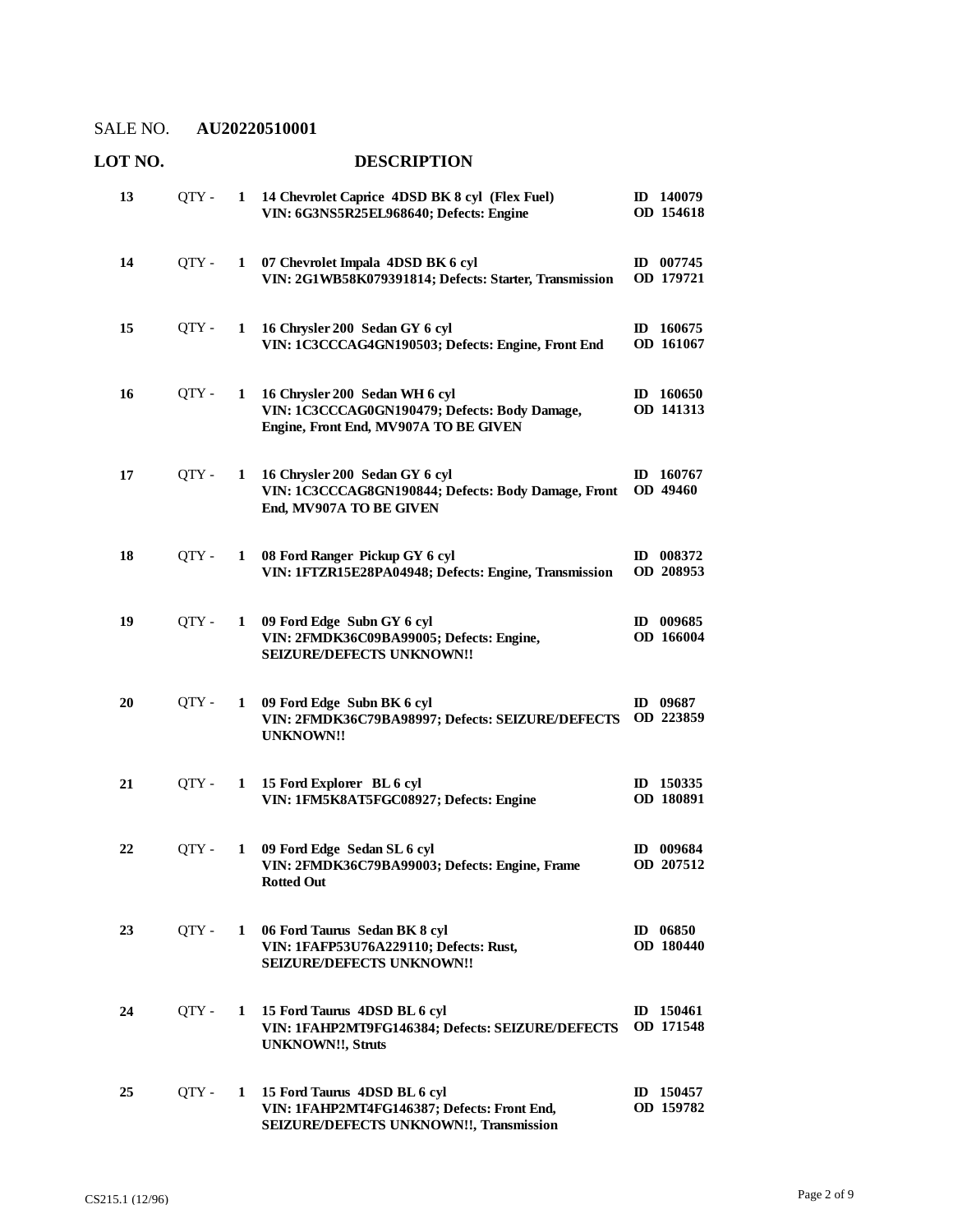## **LOT NO. DESCRIPTION**

| 26 | QTY - |              | 1 15 Ford Taurus 4DSD BL 6 cyl<br>VIN: 1FAHP2MT0FG146385; Defects: Flood Damage, FOR<br>PARTS VALUE ONLY, MV907A TO BE GIVEN | ID 150460<br>OD 154424        |
|----|-------|--------------|------------------------------------------------------------------------------------------------------------------------------|-------------------------------|
| 27 | QTY - | $\mathbf{1}$ | 15 Ford Taurus 4DSD BL 6 cyl<br>VIN: 1FAHP2MT5FG146382; Defects: Accident Damage,<br>Engine, SEIZURE/DEFECTS UNKNOWN!!       | ID 150454<br>OD 173879        |
| 28 | QTY - | 1            | 15 Ford Taurus 4DSD BL 6 cyl<br>VIN: 1FAHP2MT7FG146383; Defects: ** OPEN RECALL **,<br>SEIZURE/DEFECTS UNKNOWN!!             | ID $150456$<br>OD 159714      |
| 29 | QTY - | $\mathbf{1}$ | 15 Ford Taurus 4DSD BL 6 cyl<br>VIN: 1FAHP2MT3FG146381; Defects: SEIZURE/DEFECTS<br><b>UNKNOWN!!</b>                         | ID 150458<br>OD 140264        |
| 30 | OTY - |              | 1 14 Ford Taurus 4DSD BL 6 cyl<br>VIN: 1FAHP2MT2EG180312; Defects: ** OPEN RECALL**, OD 178173<br><b>Engine</b>              | ID 140395                     |
| 31 | QTY - | 1            | 14 Ford Taurus 4DSD BL 6 cyl AT PB PS R AC PW<br>VIN: 1FAHP2MT8EG183652; Defects: Body Damage, Engine OD 154228              | ID 140399                     |
| 32 | QTY - |              | 1 14 Ford Taurus 4DSD BL 6 cyl<br>VIN: 1FAHP2MT2EG180309; Defects: Body Damage, Engine OD 148024                             | $ID$ 140400                   |
| 33 | OTY - | 1            | 14 Ford Taurus 4DSD BL 6 cyl<br>VIN: 1FAHP2MT4EG180313; Defects: Engine                                                      | $ID$ 140390<br>OD 187270      |
| 34 | OTY - |              | 1 14 Ford Taurus 4DSD BL 6 cyl<br>VIN: 1FAHP2MT8EG180315; Defects: ** OPEN RECALL **,<br><b>Engine</b>                       | ID 140391<br><b>OD 148988</b> |
| 35 | QTY - |              | 1 14 Ford Taurus 4DSD BL 6 cyl<br>VIN: 1FAHP2MT9EG180310; Defects: ** OPEN RECALL**, OD 185417<br><b>Engine</b>              | ID 140394                     |
| 36 | QTY - |              | 1 14 Ford Taurus 4DSD BL 6 cyl<br>VIN: 1FAHP2MT4EG172177; Defects: SEIZURE/DEFECTS<br><b>UNKNOWN!!</b>                       | ID 140338<br>OD 129303        |
| 37 | QTY - |              | 1 13 Ford Taurus 4DSD BK 6 cyl<br>VIN: 1FAHP2MT7DG196570; Defects: Engine,<br>SEIZURE/DEFECTS UNKNOWN!!, Transmission        | ID 130019<br>OD 156808        |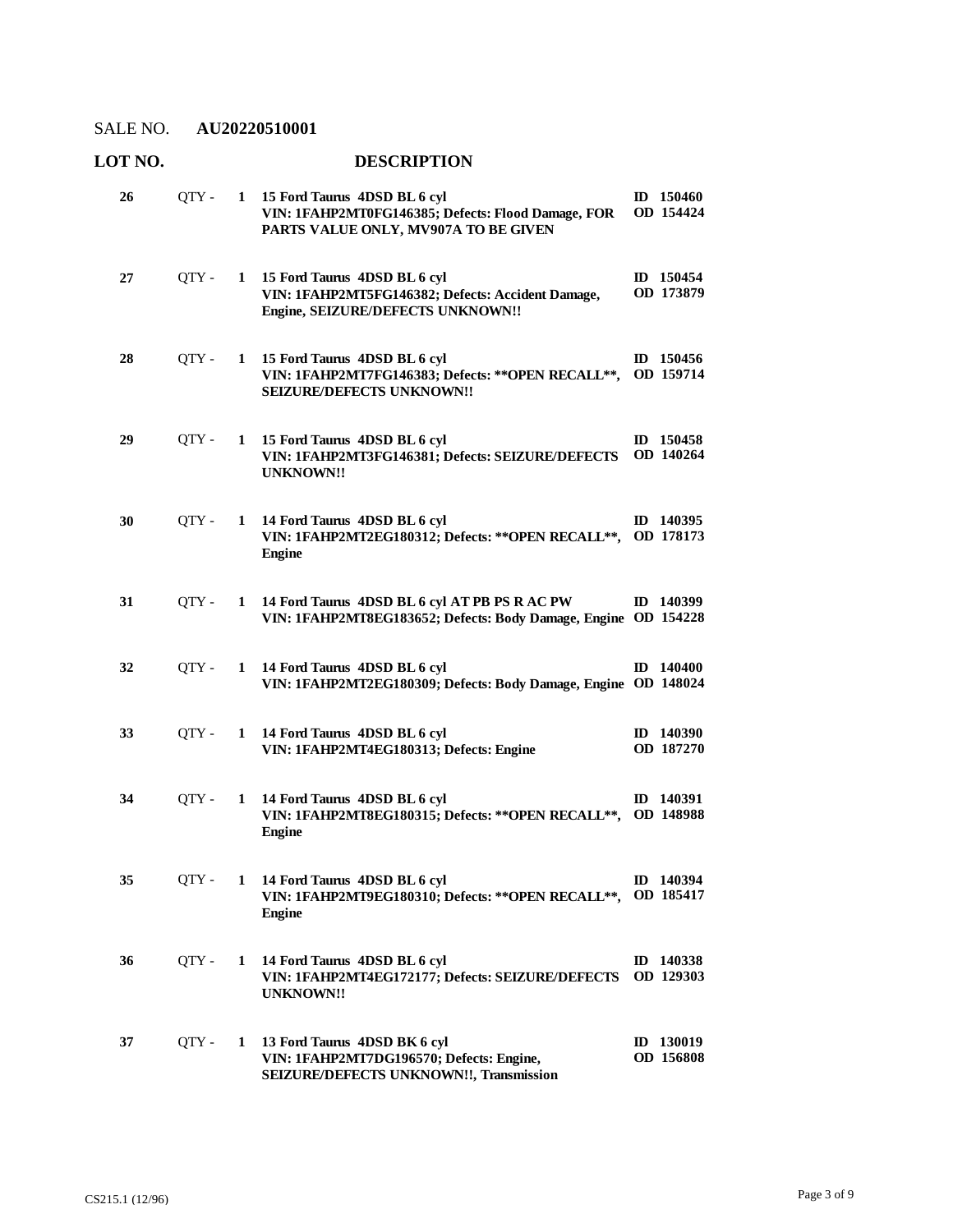| LOT NO. |       |              | <b>DESCRIPTION</b>                                                                                                                                           |                               |
|---------|-------|--------------|--------------------------------------------------------------------------------------------------------------------------------------------------------------|-------------------------------|
| 38      | QTY - | $\mathbf{1}$ | 10 Ford Fusion 4DSD TN 6 cyl (Flex Fuel)<br>VIN: 3FAHP0HG1AR208184; Defects: SEIZURE/DEFECTS<br><b>UNKNOWN!!</b>                                             | ID 100070<br>OD 191125        |
| 39      | QTY-  | 1            | 01 Honda Accord Sedan GL 4 cyl<br>VIN: 1HGCG665X1A015617; Defects: SEIZURE/DEFECTS<br>UNKNOWN!!, TITLE TO BE MAILED, Transmission                            | ID 001463<br>OD 98819         |
| 40      | QTY - | 1            | 00 Honda Civic 2D Coupe SL 4 cyl<br>VIN: 1HGEJ824XYL037280; Defects: SEIZURE/DEFECTS<br>UNKNOWN!!, TITLE TO BE MAILED                                        | ID $00453$<br>OD 16333        |
| 41      | QTY - | 1            | 19 Dodge Charger 4DSD BL 8 cyl<br>VIN: 2C3CDXKT1KH559254; Defects: Engine, Front End                                                                         | ID 190471<br>OD 115558        |
| 42      | QTY - | $\mathbf{1}$ | 19 Dodge Charger 4DSD BL 8 cyl<br>VIN: 2C3CDXKT8KH564578; Defects: ** OPEN<br>RECALL**, Accident Damage, Air Bag, MV907A TO BE<br><b>GIVEN, Transmission</b> | ID 190419<br>OD 97068         |
| 43      | QTY - | 1            | 18 Dodge Charger 4DSD BL 8 cyl<br>VIN: 2C3CDXKT5JH248828; Defects: Front End,<br><b>Transmission</b>                                                         | ID 180227<br>OD 168652        |
| 44      | OTY - | 1            | 17 Dodge Charger 4DSD BL 8 cyl<br>VIN: 2C3CDXKT3HH548278; Defects: Engine, Transmission                                                                      | ID 170572<br>OD 177205        |
| 45      | QTY - | 1            | 17 Dodge Charger 4DSD BL 8 cyl<br>VIN: 2C3CDXKT1HH548277; Defects: Driveshaft, Front<br><b>End, Missing Parts</b>                                            | ID 170571<br><b>OD</b> 191288 |
| 46      | QTY - | 1            | 17 Dodge Charger 4DSD BL 8 cyl<br>VIN: 2C3CDXKT3HH552931; Defects: Engine, Front End                                                                         | ID 170568<br>OD 159519        |
| 47      | QTY-  | 1            | 17 Dodge Charger 4DSD BL 8 cyl<br>VIN: 2C3CDXKT1HH548280; Defects: Engine, Front End,<br><b>Missing Parts</b>                                                | ID 170566<br>OD 177447        |
| 48      | QTY-  | 1            | 17 Dodge Charger 4DSD BL 8 cyl<br>VIN: 2C3CDXKT5HH548279; Defects: Missing Parts,<br>Transmission                                                            | ID $170562$<br>OD 171390      |
| 49      | QTY - | 1            | 17 Dodge Charger 4DSD BL 8 cyl<br>VIN: 2C3CDXKT3HH552928; Defects: Engine, Front End                                                                         | ID 170561<br>OD 180548        |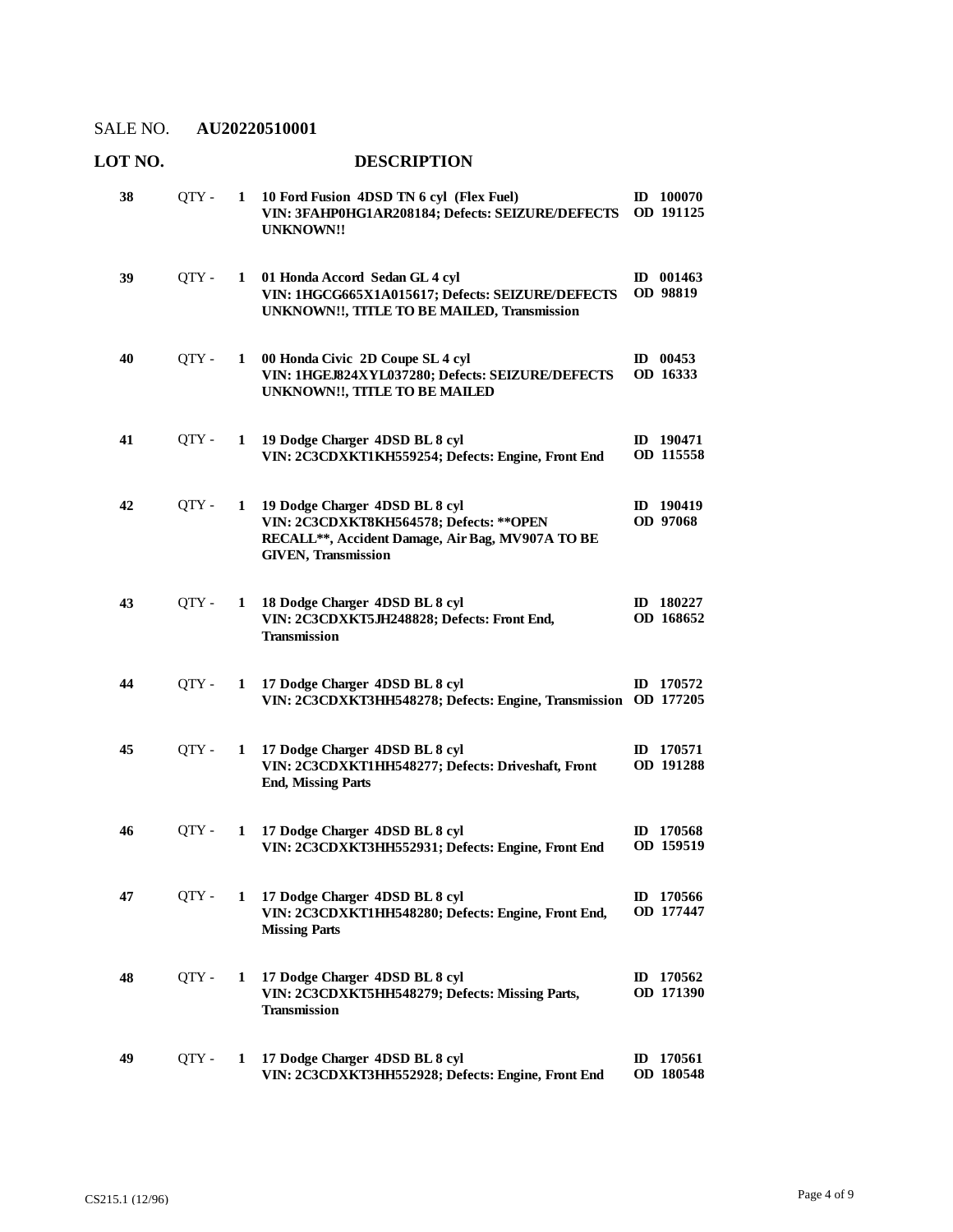## **LOT NO. DESCRIPTION**

| 50 | OTY - | 1 | 17 Dodge Charger 4DSD BL 8 cyl<br>VIN: 2C3CDXKT9HH552951; Defects: Accident Damage,<br>Air Bag, Missing Parts, MV907A TO BE GIVEN, Suspension | ID 170622<br>OD 43257               |
|----|-------|---|-----------------------------------------------------------------------------------------------------------------------------------------------|-------------------------------------|
| 51 | QTY - | 1 | 16 Dodge Charger 4DSD BL 8 cyl PB<br>VIN: 2C3CDXKT2GH294030; Defects: Engine, Front End                                                       | ID 161054<br>OD 161516              |
| 52 | OTY - | 1 | 16 Dodge Charger 4DSD BL 8 cyl<br>VIN: 2C3CDXKT0GH134549; Defects: Engine, Front End                                                          | ID 160383<br>OD 184302              |
| 53 | QTY - | 1 | 16 Dodge Charger 4DSD BL 8 cyl<br>VIN: 2C3CDXKT7GH286862; Defects: Engine                                                                     | ID 161065<br>OD 155025              |
| 54 | OTY - | 1 | 16 Dodge Charger 4DSD BL 8 cyl<br>VIN: 2C3CDXKT6GH294032; Defects: Engine                                                                     | ID 161062<br>OD 140609              |
| 55 | OTY - | 1 | 16 Dodge Charger 4DSD BL 8 cyl AT PB PS R AC PW<br>VIN: 2C3CDXKT8GH294033; Defects: Engine, Front End,<br><b>Missing Parts</b>                | ID 161059<br>OD 200317              |
| 56 | QTY-  | 1 | 16 Dodge Charger 4DSD BL 8 cyl<br>VIN: 2C3CDXKT6GH294029; Defects: Engine, Steering                                                           | ID 161055<br>OD 136682              |
| 57 | QTY - | 1 | 16 Dodge Charger 4DSD BL 8 cyl<br>VIN: 2C3CDXKT7GH294024; Defects: Engine                                                                     | ID 161050<br>OD 195260              |
| 58 | QTY - | 1 | 16 Dodge Charger 4DSD BL 8 cyl<br>VIN: 2C3CDXKT2GH130194; Defects: Engine, Front End,<br><b>Missing Parts</b>                                 | ID 160388<br>OD 184989              |
| 59 | QTY - | 1 | 16 Dodge Charger 4DSD BL 8 cyl<br>VIN: 2C3CDXKT9GH134548; Defects: Engine, Front End                                                          | ID 160381<br>OD 164680              |
| 60 | QTY - | 1 | 16 Dodge Charger 4DSD BL 8 cyl<br>VIN: 2C3CDXKT4GH130200; Defects: Engine, Front End                                                          | ID 160378<br>OD 162340              |
| 61 | QTY - | 1 | 16 Dodge Charger 4DSD BL 8 cyl<br>VIN: 2C3CDXKT5GH134546; Defects: Engine                                                                     | ID 160377<br>OD 174630              |
| 62 | QTY - | 1 | 14 Dodge Charger 4DSD BL 8 cyl<br>VIN: 2C3CDXKT2EH356815; Defects: Body Damage, Front<br><b>End, Rear End</b>                                 | ID 140578<br>OD 129221              |
| 63 | QTY - | 1 | 14 Dodge Charger 4DSD BL 8 cyl<br>VIN: 2C3CDXATXEH287521; Defects: Engine, Struts                                                             | 140247<br>$\mathbf{D}$<br>OD 186110 |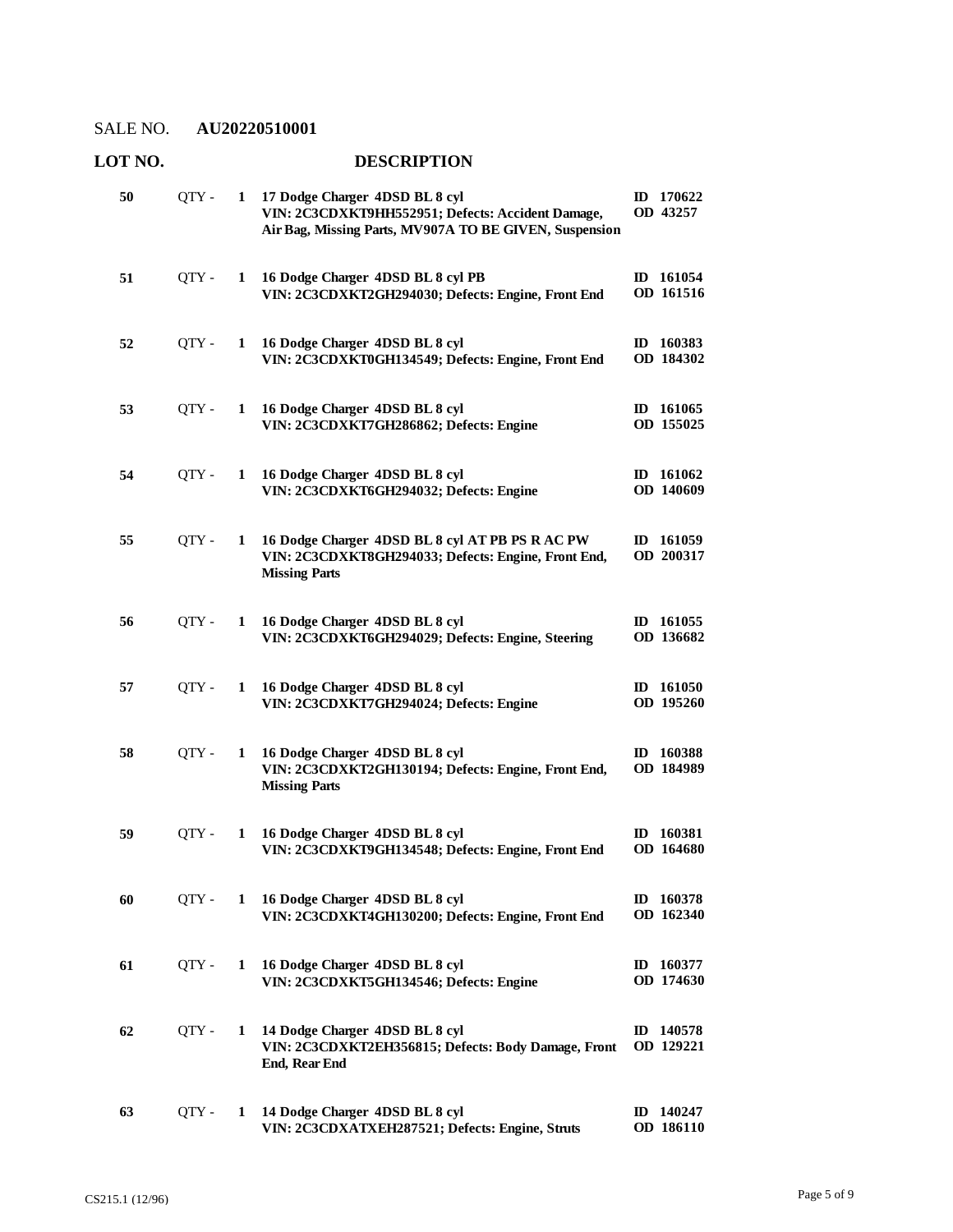| LOT NO. |         |              | <b>DESCRIPTION</b>                                                                                                                                                                                        |  |                               |  |  |
|---------|---------|--------------|-----------------------------------------------------------------------------------------------------------------------------------------------------------------------------------------------------------|--|-------------------------------|--|--|
| 64      | $QTY -$ |              | 1 13 Dodge Charger 4DSD BL 8 cyl<br>VIN: 2C3CDXAT7DH665017; Defects: Engine, Transmission OD 171303                                                                                                       |  | ID 130144                     |  |  |
| 65      | QTY -   | $\mathbf{1}$ | 05 Jeep Grand Cherokee Subn GL 8 cyl<br>VIN: 1J4HR58N25C715786; Defects: Engine, TITLE TO BE<br><b>MAILED</b>                                                                                             |  | ID 005823<br>OD 171484        |  |  |
| 66      | QTY -   |              | 1 03 Lincoln Navigator Sedan SL 8 cyl<br>VIN: 5LMFU28R83LJ01795; Defects: Engine, Frame Rotted<br>Out, TITLE TO BE MAILED                                                                                 |  | ID 003882<br>OD 129438        |  |  |
| 67      | OTY -   | $\mathbf{1}$ | 17 Chevrolet Tahoe BL 8 cyl<br>VIN: 1GNSKDEC0HR317403; Defects: Engine, Missing Parts OD 170290                                                                                                           |  | ID 170100                     |  |  |
| 68      | QTY -   | $\mathbf{1}$ | 15 Chevrolet Tahoe BK 8 cyl<br>VIN: 1GNSK2EC7FR626495; Defects: SEIZURE/DEFECTS<br><b>UNKNOWN!!</b>                                                                                                       |  | ID 15077<br>OD 170917         |  |  |
| 69      | OTY -   | $\mathbf{1}$ | 14 Chevrolet Tahoe BK 8 cyl (Flex Fuel)<br>VIN: 1GNLC2E06ER212209; Defects: ** OPEN RECALL**,<br><b>Engine</b>                                                                                            |  | ID 140061<br>OD 196102        |  |  |
| 70      | QTY -   |              | 1 13 Chevrolet Tahoe BK 8 cyl (Flex Fuel)<br>VIN: 1GNLC2E07DR273289; Defects: ** OPEN RECALL **,<br><b>Engine</b>                                                                                         |  | ID 130096<br>OD 203746        |  |  |
| 71      | QTY -   | $\mathbf{1}$ | 12 Chevrolet Tahoe BL 8 cyl<br>VIN: 1GNLC2E06CR317426; Defects: Engine                                                                                                                                    |  | ID 120113<br>OD 149426        |  |  |
| 72      | QTY -   | $\mathbf{1}$ | 06 Ford E250 Van BK 8 cyl<br>VIN: 1FTNE24L06HA07323; Defects: Rust,<br>SEIZURE/DEFECTS UNKNOWN!!                                                                                                          |  | ID $06027$<br>OD 53568        |  |  |
| 73      | QTY -   | 1            | 09 Ford Ranger Pickup GY 6 cyl AT PB PS R AC PW<br>VIN: 1FTZR15EX9PA30814; Defects: SEIZURE/DEFECTS<br><b>UNKNOWN!!, Transmission</b>                                                                     |  | ID 009354<br>OD 188636        |  |  |
| 74      | QTY -   | 1            | 17 Ford Explorer BL 6 cyl<br>VIN: 1FM5K8ATXHGC35009; Defects: Engine, Front End                                                                                                                           |  | ID 170173<br><b>OD</b> 187401 |  |  |
| 75      | QTY -   | 1            | 17 Ford Explorer BL 6 cyl<br>VIN: 1FM5K8AT7HGC07524; Defects: Accident Damage,<br>Air Bag, Body Damage, Engine, FOR PARTS VALUE<br>ONLY, Frame, Missing Parts, MV907A TO BE GIVEN,<br><b>Transmission</b> |  | ID 170114<br>OD 75310         |  |  |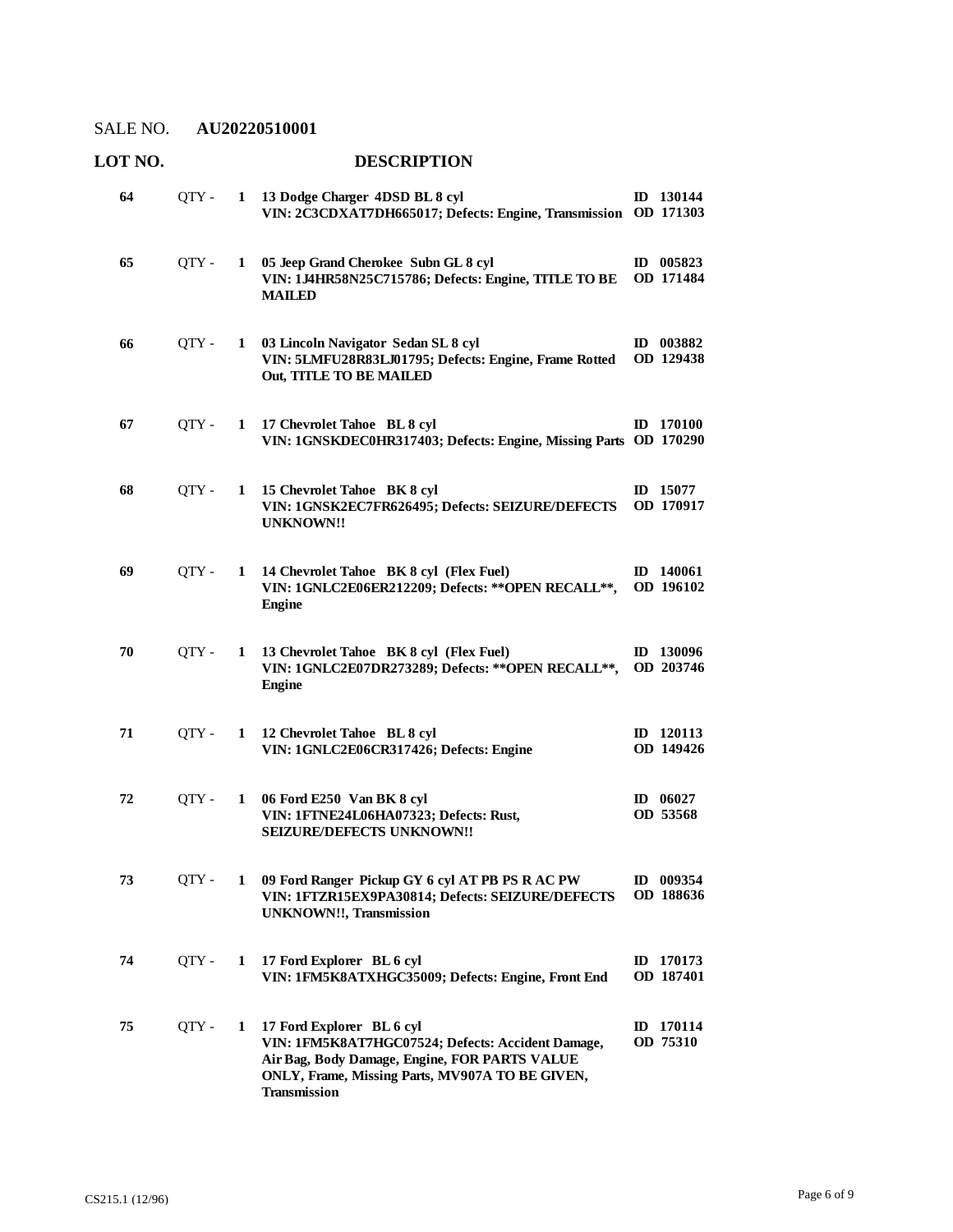| LOT NO. |         |              | <b>DESCRIPTION</b>                                                                                            |                        |
|---------|---------|--------------|---------------------------------------------------------------------------------------------------------------|------------------------|
| 76      | $QTY -$ | $\mathbf{1}$ | 14 Ford Explorer BL 6 cyl<br>VIN: 1FM5K8ARXEGC14225; Defects: Engine, Front End                               | ID 140299<br>OD 189285 |
| 77      | QTY -   | 1            | 16 Ford Explorer Subn BL 6 cyl<br>VIN: 1FM5K8AT4GGC07740; Defects: Engine, Front End,<br><b>Missing Parts</b> | ID 160506<br>OD 189920 |
| 78      | $QTY -$ | $\mathbf{1}$ | 10K Gold Ring                                                                                                 |                        |
| 79      | QTY -   | $\mathbf{1}$ | <b>Bel Aire Cork Screw Air Compressor</b>                                                                     |                        |
| 80      | OTY -   |              | 1 Lot of approx. (20) Various 18" Used Tires                                                                  |                        |
| 81      | OTY -   |              | 1 Lot of approx. (20) Various 18" Used Tires                                                                  |                        |
| 82      | QTY -   |              | 1 Lot of approx. (20) Various 18" Used Tires                                                                  |                        |
| 83      | $QTY -$ | $\mathbf{1}$ | Lot of approx. (18) Various 18" Used Tires                                                                    |                        |
| 84      | OTY -   | $\mathbf{1}$ | Lot of approx. $(8)$ 18" Tires                                                                                |                        |
| 85      | QTY -   | 1            | Lot of approx. (14) Various 17" Used Tires                                                                    |                        |
| 86      | OTY -   |              | 1 Lot of approx. (13) Various 17" Used Tires                                                                  |                        |
| 87      | QTY -   | 1            | Lot of approx. (22) Various 17" Tires                                                                         |                        |
| 88      | QTY -   | 1            | Lot of approx. (22) Various 17" Tires                                                                         |                        |
| 89      | OTY -   | $\mathbf{1}$ | Lot of approx. (22) Various 17" Tires                                                                         |                        |
| 90      | QTY -   | $\mathbf{1}$ | Lot of approx. (15) Various 16" Used Tires                                                                    |                        |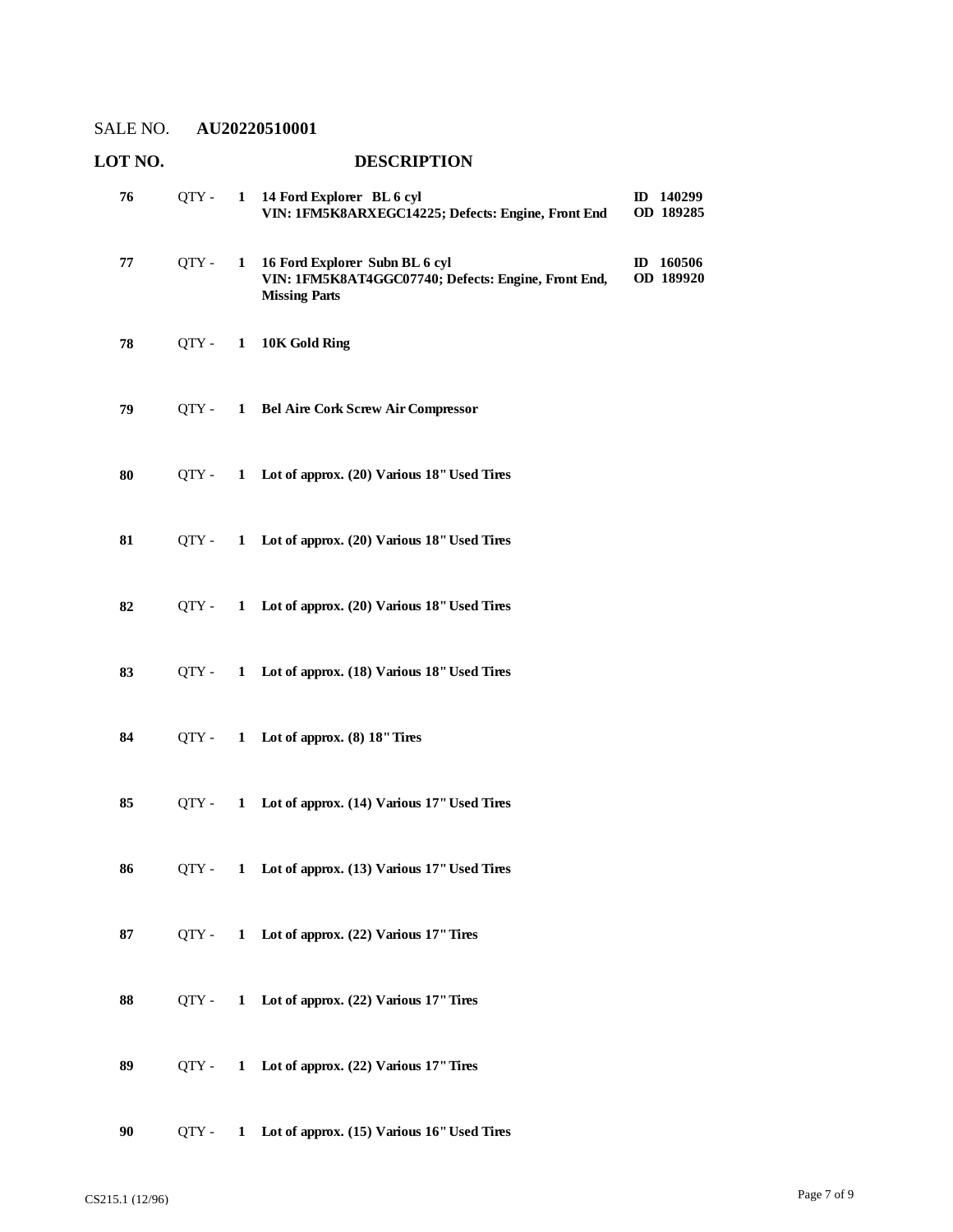| LOT NO.                                                                                                                                                                                                                         |  | <b>DESCRIPTION</b>                                       |
|---------------------------------------------------------------------------------------------------------------------------------------------------------------------------------------------------------------------------------|--|----------------------------------------------------------|
| 91 — 100 — 100 — 100 — 100 — 100 — 100 — 100 — 100 — 100 — 100 — 100 — 100 — 100 — 100 — 100 — 100 — 100 — 100 — 100 — 100 — 100 — 100 — 100 — 100 — 100 — 100 — 100 — 100 — 100 — 100 — 100 — 100 — 100 — 100 — 100 — 100 — 10 |  | QTY - 1 Lot of approx. (21) 16" Tires                    |
| 92                                                                                                                                                                                                                              |  | QTY - 1 Yard Machines Leaf Blower                        |
| 93                                                                                                                                                                                                                              |  | QTY - 1 Red Max Weed Wacker                              |
| 94                                                                                                                                                                                                                              |  | QTY - 1 Lot of (4) Generators                            |
| 95                                                                                                                                                                                                                              |  | QTY - 1 Tire Balancer                                    |
| 96                                                                                                                                                                                                                              |  | QTY - 1 Tire Machine                                     |
| 97                                                                                                                                                                                                                              |  | QTY- 1 Cable Cutter                                      |
| 98                                                                                                                                                                                                                              |  | QTY - 1 Hole Cutter                                      |
| 99                                                                                                                                                                                                                              |  | QTY- 1 Flaring Tool                                      |
| 100                                                                                                                                                                                                                             |  | QTY- 1 Lenox Punch                                       |
|                                                                                                                                                                                                                                 |  | 101 QTY - 1 DeWalt Metal Schear                          |
| 102                                                                                                                                                                                                                             |  | QTY - 1 Razor E-100 Scooter with Charger                 |
| 103                                                                                                                                                                                                                             |  | QTY - 1 Ozark Trail Machete                              |
| 104                                                                                                                                                                                                                             |  | QTY - 1 Pallet of approx. (20) Aftermarket Brake Parts   |
| 105                                                                                                                                                                                                                             |  | QTY - 1 Pallet of approx. (50) Vehicle Light Bulbs/Parts |